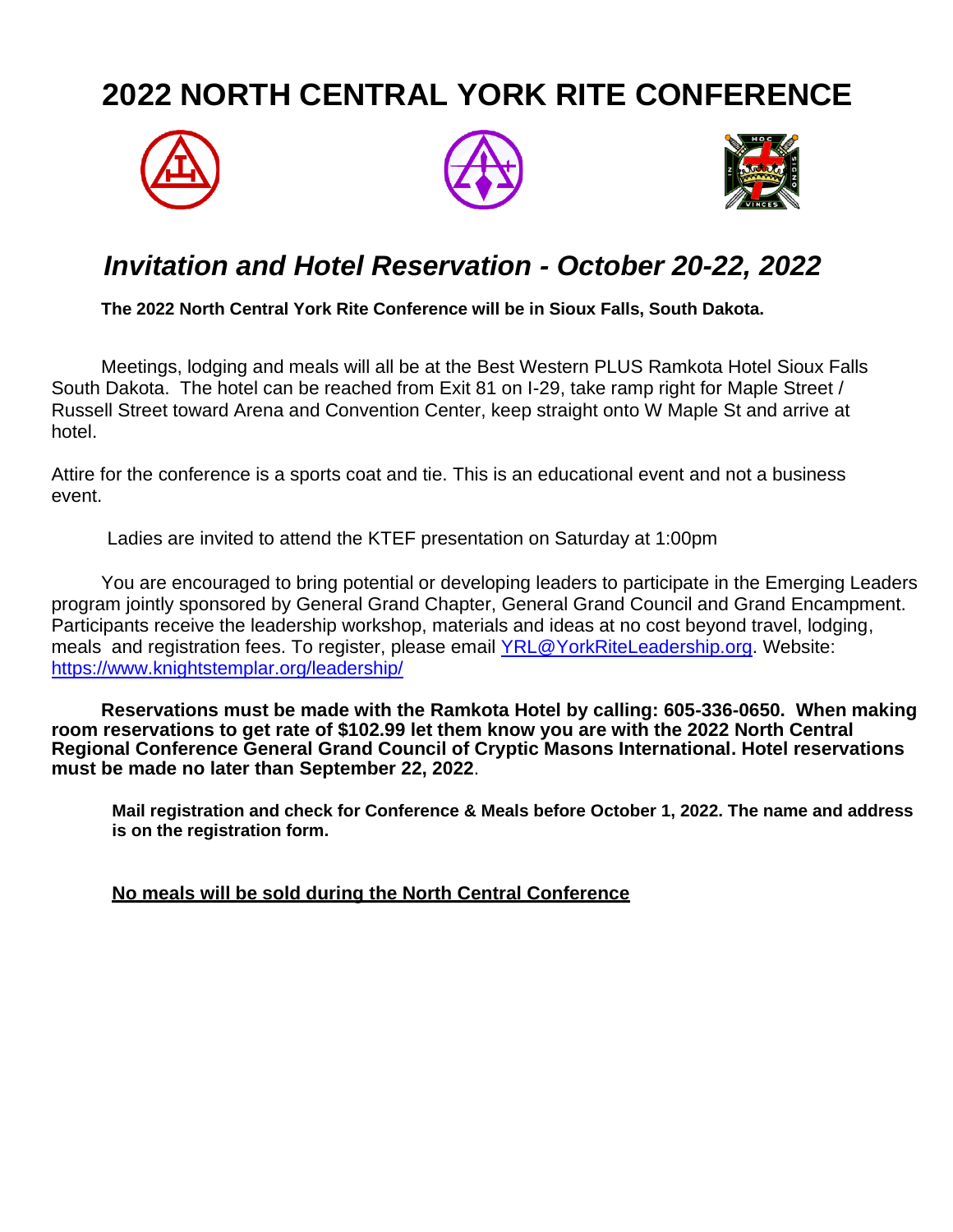### **2022 North Central Conference Meal Choices**

#### **Friday Joint Men's & Ladie's Luncheon Buffet**

#### **Cold Sandwich Buffet**

**Assorted Ham, Beef, Turkey Slices and Salami American, Swiss and Provolone Cheeses Assorted Breads, Buns, etc. Assorted Sandwich Condiments, Tossed Salad with Assorted Dressings and Toppings Two Assorted Deli Salads, Fresh Garden Vegetable Tray with Dip Potato Chips Coffee and Ice Tea**

#### **Friday Evening Banquet Buffet**

**Sliced Pork Loin, Baked Chicken Quarters, Garden Salad with assorted dressings, Vegetable Platter with Dip, Mashed Potatoes, Au Gratin Potatoes, Corn, rolls and butter. Apple Pie for dessert. Coffee and Ice Tea** 

#### **Saturday NAILS Breakfast Buffet**

**Will be in Frankie's Sports Bar and is commentary for hotel guests**

#### **Saturday Joint Men's & Ladies' LUNCHEON Buffet**

**Deluxe Burger Buffet**

**Hamburgers, Assorted Deli Salads, Assorted cheeses, lettuce, tomato, condiments, potato chips**

**Gluten Free/Vegetarian options available upon request**